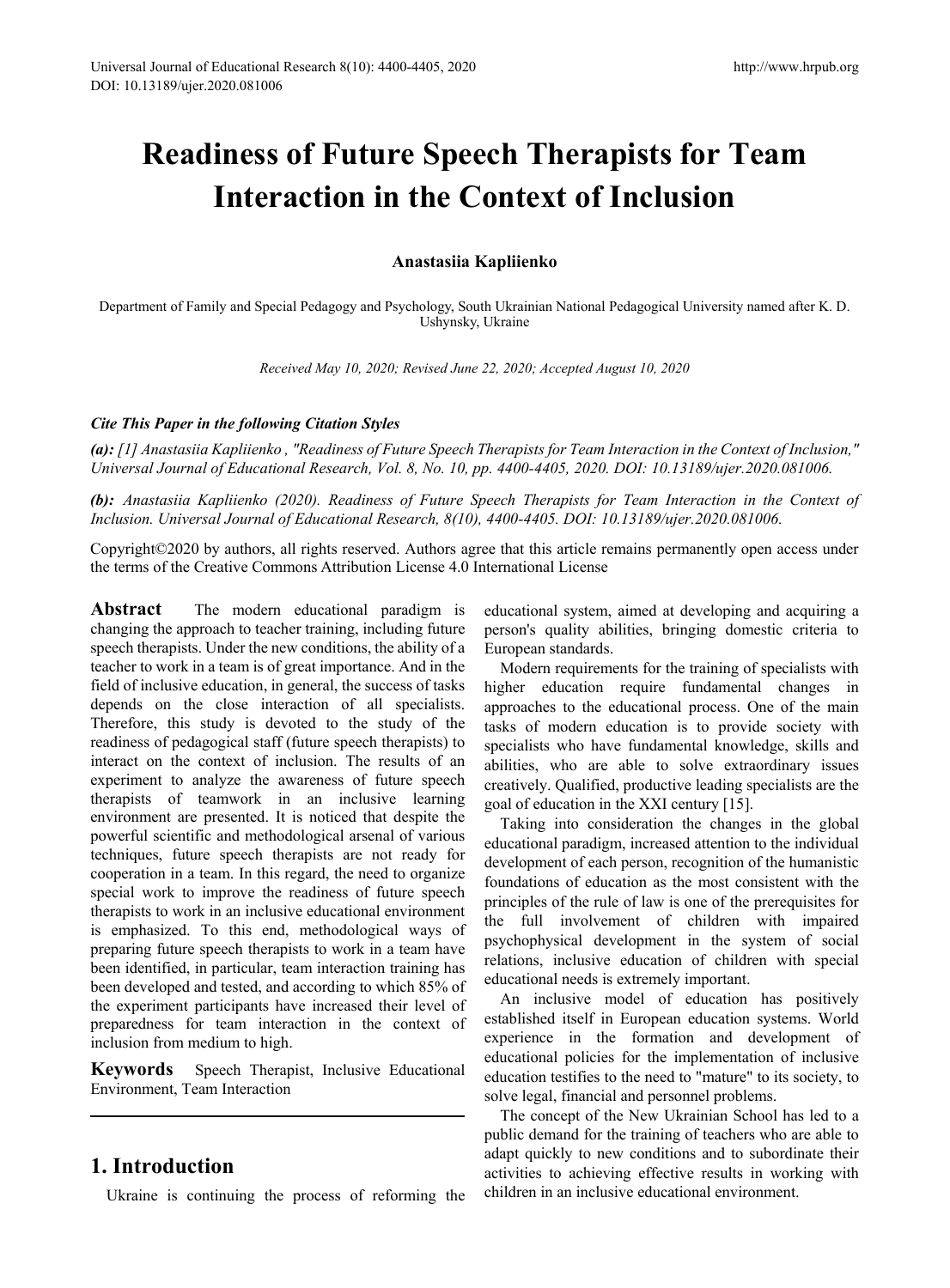At the forefront of solving this problem is the need to improve, increase efficiency and intensity of the university student's education.

Accordingly, the requirements for the training of specialists in the field of special education are changing. Due to the active introduction of inclusive forms of education in the educational process of preschools and general secondary education institutions, there is now a need for qualitative training of future speech therapists to work in new conditions. And since the success of inclusive education tasks depends to a large extent on the close interaction of all professionals, readiness for team interaction is of paramount importance.

Modern education focuses on group interaction to share experiences and ideas. Thus, student-centered learning in an interactive educational environment is the key to successful training of qualified professionals (Buletin Anjakan Bil. 5/2015, KPM).

#### **1.1. Research Objective**

Research Questions:

- 1. To what extent are students aware of the peculiarities of the activities of speech therapists in inclusion?
- 2. What is the level of development of team interaction skills among future speech therapists?
- 3. How to prepare future speech therapists for team interaction in an inclusive educational environment?

# **2. Readiness of Special Education Specialists**

The analysis of the scientific fund on the issue of readiness of special education specialists reflects various aspects: theoretical-methodological and philosophical bases of inclusive education (J. Deppeler, D. Harvey, T. Loreman, A. Kolupaeva, V. Sinyov, O. Taranchenko); pedagogical bases of training of higher education specialists (V. Andrushchenko, I. Zyazyun, V. Kremen); ways of professional training and retraining of personnel for special education (M. Alyokhina, I. Demchenko, A. Kolupaeva, I. Malyshevskaya, N. Pakhomova, V. Khytryuk, Z. Shevtsiv, M. Sheremet, etc.); interaction between specialists of the psychological and pedagogical support of inclusive education team (I. Dmitrieva, I. Kuzava, O. Martinchuk, S. Mironova, Y. Naida, L. Savchuk, N. Sofiy, etc.)

N. Sophiy [18] defined the team approach as determinative, the degree of implementation of which depends on the level of quality of comprehensive assistance to children with special educational needs.

A significant role in the exercise of corrective influence on a child with severe speech disorders is assigned to a speech therapist. He conducts educational and corrective work with children with speech defects, diagnoses and

records the state of speech development of children, and corresponding dynamics of their speech development. At the same time, in order to develop the optimal pedagogical strategy, and to find the optimal individual educational trajectory of the child-speech therapist, the speech-therapist should work jointly with other specialists. Here at the stage of training of special staff there is a question of readiness of future speech-language teachers for team interaction in the conditions of inclusion, and their awareness of professional duties in the new conditions.

The effectiveness of development of communicative competence of specialists of the team of psychological and pedagogical support of inclusive teaching was proved by O. Dmitrieva, T. Dokuchina [8]. The training was attended by 60 people from the inclusive educational institutions of Kamianets-Podilskyi. The purpose of the training was to bring the participants together into a single, coordinated team in order to efficiently solve their tasks and develop their communicative competence. I. Dmitrieva [7] in her research concluded that the team approach in inclusion ensures the integrity of all efforts to include the child in the educational space.

Z. Leniv [12] examined the formation of the cognitive-competence component of the professional readiness of special education specialists to implement a team-individual approach in the inclusive education of children with special educational needs. The experiment involved 1250 students - future teachers' assistants. The results obtained by the researcher showed the need to improve the system of training of teaching assistants in higher education institutions.

The paper of Lani Florian and Holly Linklater [9] reports findings of a study of a new initial teacher education course that starts from the premise that the question is not whether teachers have the necessary knowledge and skills to teach in inclusive classrooms, but how to make best use of what they already know when learners experience difficulty.

According to many researchers [7, 23], providing assistance to teachers involved in inclusive education is a key requirement for successful inclusion. Here, it is important to bring all inclusive school professionals together into inclusive teams, equally interested in the collaboration of the administration and the teachers.

Despite the significant number of scientific works on the training of special education specialists, researchers do not pay enough attention to the purposeful training of special education specialists (including speech therapists) for team interaction in the conditions of inclusion.

The need for research is emphasized by the presence of a number of contradictions: between the public's demand for teamwork and the lack of knowledge, skills and abilities of teachers on teamwork; between the modern requirements for a graduate of a higher education institution and the lack of a model for forming a specialist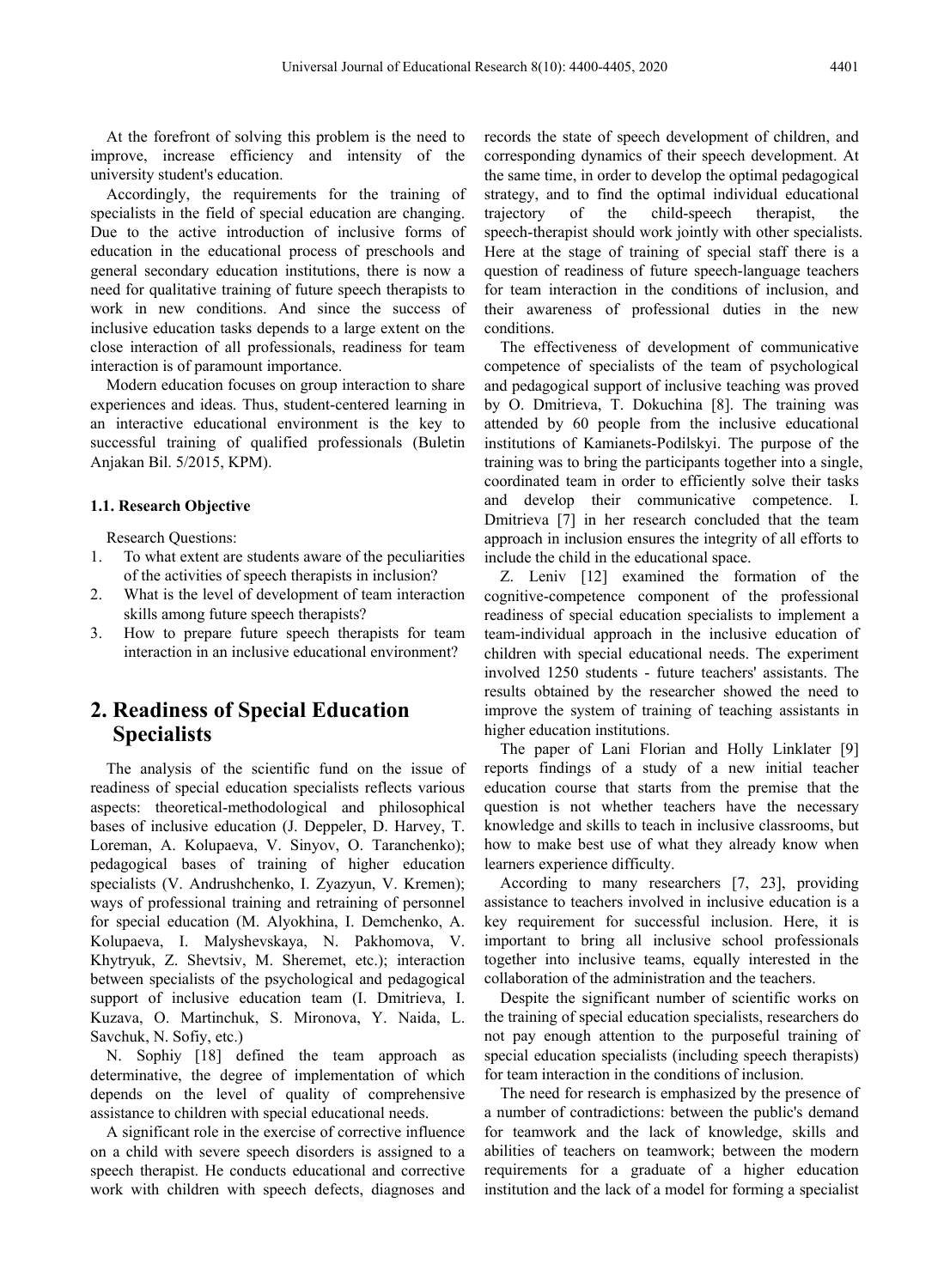ready for teamwork in an inclusive environment.

# **3. Methodology**

#### **3.1. Research Design**

Our research was carried out by means of theoretical (analysis, synthesis, classification, systematization and generalization of scientific works on the training of special education specialists), empirical (analysis of students' activities in training, interviews, questionnaires, focus group, pedagogical evaluation), statistical (descriptive statistics for processing the obtained data and establishing the scientific reliability of the research results), graphical (construction of graphs and tables for visual illustration of the results of the experimental parts and research) methods.

The research methodology can be attributed to a mixed type that integrates qualitative and quantitative approaches. A complementary type of component design is used where the results obtained by the basic method are specified and refined based on the results obtained by the methods of minor importance. In our study, the main method of questioning was chosen, the secondary one was the focus group method. The study involved data collection, statistical analysis.2.4. Figures

#### **3.2. Sampling**

The sample of respondents was formed on the basis of purposeful random selection. In order to determine the level of readiness for team interaction, we conducted a study among students of day and correspondence forms of study at such specialties as "Special education (speech therapy)", "Primary education. Inclusive education", "Preschool education. Speech Therapy" at Izmail State University of Humanities, and "Correctional Education. Speech Therapy", "Preschool Education. Speech Therapy" at South Ukrainian National Pedagogical University named after K.D. Ushynsky. A total of 106 people participated in the study.

At the beginning of the experiment, control (CG) and experimental (EG) groups were formed, the homogeneity of which was checked by Student's t-test.

#### **3.3. Instruments**

The survey tool used in this study was a questionnaire. The survey group was asked questions: open and closed, direct and indirect. This method has provided high comparability of information and ease of processing. The questions were asked in such a way as to determine the level of formation of the components of readiness of future specialists of special education for team work in the conditions of inclusion, namely motivational-personal, cognitive, activity-creative, reflective, inclusive. The analysis of quantitative data was carried out according to the frequency of response (percentages determined), indicators of readiness for teamwork on the scale of evaluation was determined.

The qualitative approach of the study was provided by the method of focus groups.

## **4. Results and Discussion**

The results of the observational stage of the experiment showed that a high level of readiness for teamwork in the conditions of inclusion had 2% of future specialists in special education CG, no such level was found in EG; 47% of CG respondents and 50% of EG respondents had a medium level, 51% of CG and 50% EG had a low level.

The results of the study showed the average level of students' readiness for team practical training of speech therapist in inclusive education. The study identified readiness indicators in several aspects:

- knowledge of the peculiarities of the activities of speech therapists in the conditions of inclusion;
- teamwork skills of future speech therapists.

It should be noted that the motivational-personal component of readiness for team interaction in the context of inclusion is better formed in the future specialists of special education, the worst is the reflective and inclusive components.

Consider this as an example of the results of the EG.

First of all, it should be noted that 98% of those surveyed have an interest in a future profession, motivated to pursue a successful professional activity, and seek to help children with speech defects. From the first year of study students understand the need for improvement in the profession throughout their lives and creative approach to solving professional tasks.

Among the functions of speech therapist, 50% of respondents identify corrective as the main, 34% of respondents add more communicative and psychological functions, which determine how to help children become comfortable in the outside world. 16% of respondents did not think at all about the functions of a speech therapist.

70% of respondents have a value-terminological spectrum regarding inclusive education.

Awareness level at 10 points (12-point scale) is determined by 40% of respondents, at 9 points - 35%, at 8 points - 25%.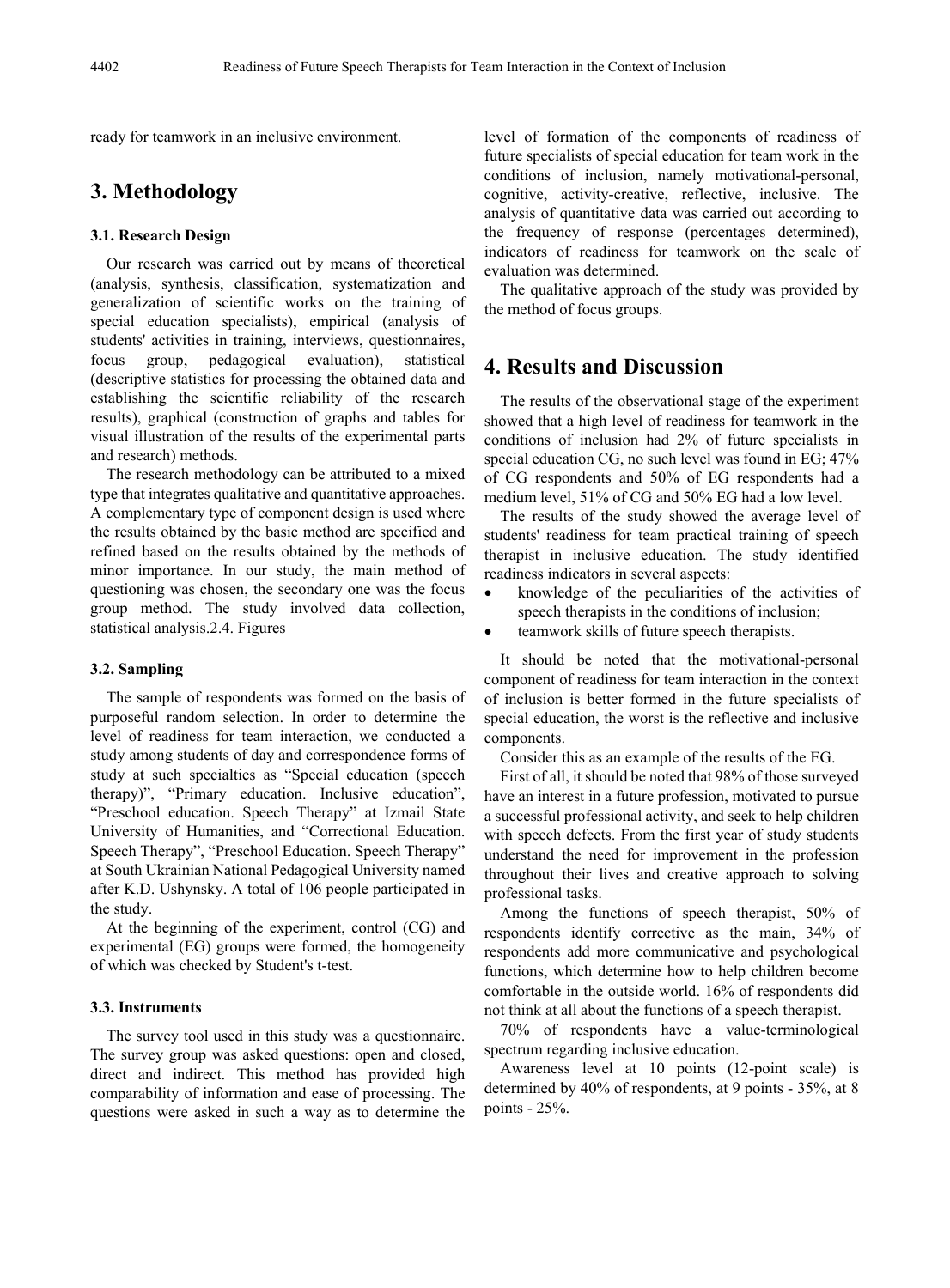

**Figure 1.** The result of students' awareness of the features of the speech therapist's activities in the conditions of inclusion

The cooperation of the speech therapist with other specialists involved in creating an inclusive educational environment is considered positive by all respondents. However, only 34% of respondents are aware of the extension of teamwork. There are some differences in the definition of the subjects of the interaction team. For example, other specialists of special profile include 30% of respondents, specialists and parents - 40% of respondents, add to the list of employees, 50% of respondents determine the degree of their readiness for teamwork at the level of 8 points, 34% - at the level of 6 points, 16% - at the level of 7 points.



**Figure 2.** The result of the readiness for team interaction for training

These results indicate a lack of readiness for future speech therapists to engage in team interaction in an inclusive environment. It is especially important to emphasize the unpreparedness of the young specialist to communicate with the family of the child-logopath. Although a strong scientific and methodological fund of training techniques, coaching technologies of student-centered training of future specialists in the context of the idea of "learning by engaging" is currently emerging, the question of students' ability to develop a strategy for interaction with a family of a categorical child remains problematic (Kichuk, 2019: 60).

The analysis of the obtained data allows us to predict and plan the educational activities of the future specialist in special education (speech therapist), to improve the pedagogical conditions for the professional preparation of students for team interaction in the context of inclusion. The definition of pedagogical conditions was carried out using L. Gutman's scale analysis. These conditions include: the development of positive motivation of higher education applicants for the implementation of team work in the process of professional activity; the direction of the process of forming professional competence of students on the ability to constructively fulfill the personal and professional functions of teamwork by enriching the content of professional training; providing student-centered learning in a higher education institution through the involvement of interaction resources.

The first condition we have highlighted contributes to the understanding by future speech therapists that the idea of inclusion is implemented provides the humanization of modern education.

The condition for enriching the content of vocational training that we singled out is provided by author solutions.

Thus, in our opinion, to prepare future speech therapists for team interaction in the context of inclusive education is possible through the introduction of such free choice disciplines as "Pedagogical bases of preparation of speech therapist teacher for team interaction in the system of inclusive education", and non-credit practical and training course "The Training for Team Interaction in the Conditions of Inclusion".

During the study of these courses, students realized the relevance of team interaction, worked out the conceptual apparatus "team", "team interaction", "partnership", etc., and also mastered theoretical and practical knowledge using the forms and methods of work to form the future specialist's readiness for team work in conditions of inclusion.

The third pedagogical condition - providing student-centered learning through the involvement of interaction resources was supported using the methods "Work in triples", "Joint project", "Synthesis of thoughts", "Role-playing game", "Take a position", "Change a position", which were intended to establish partnerships between participants, to familiarize students with the methods of distribution of roles, teach to make a joint decision and subordinate their actions to a common goal.

We have developed and tested a training aimed at shaping the readiness of future speech therapist teachers to work as a team, including the development of appropriate skills. The training was conducted in a group of students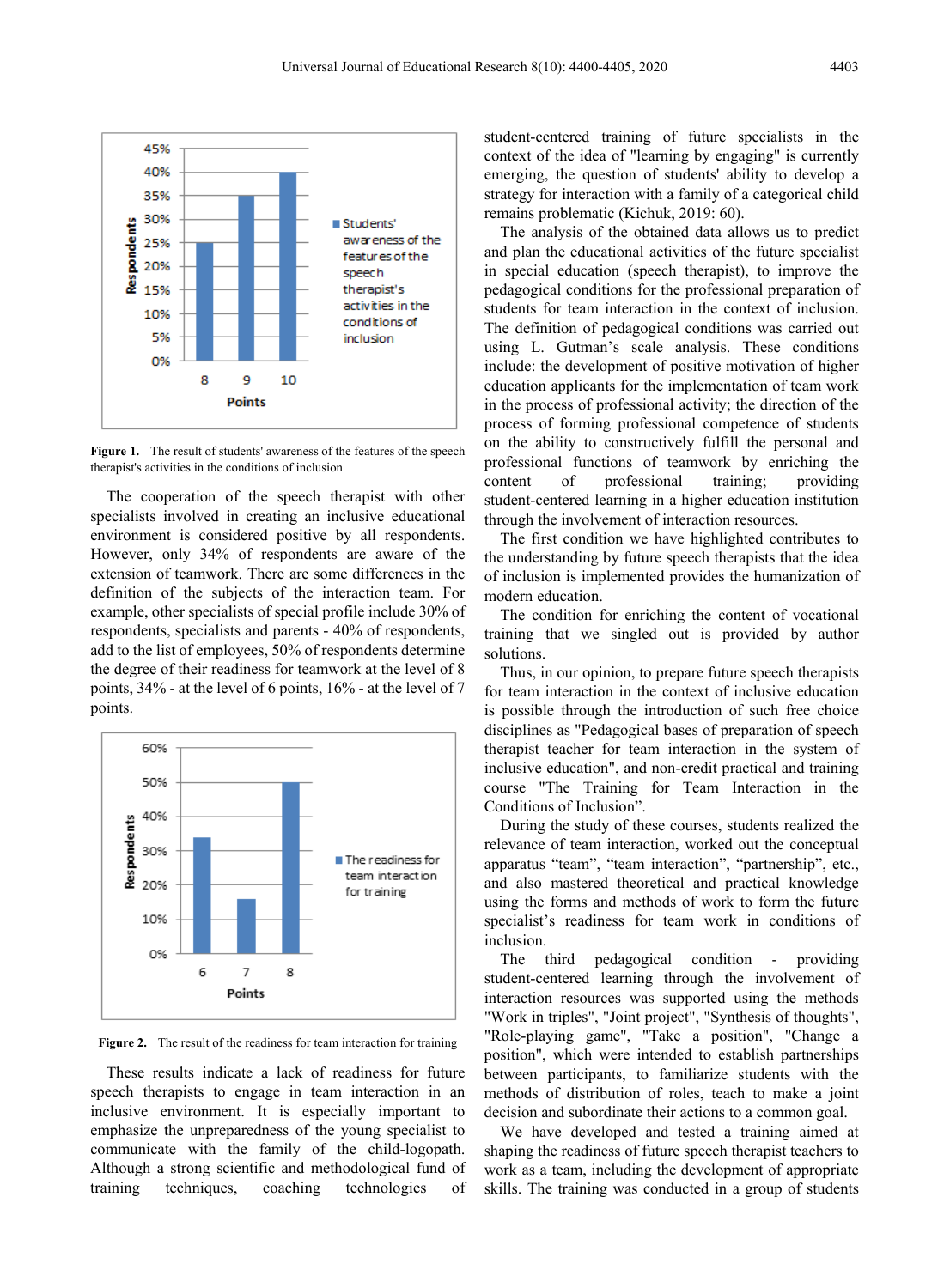of the fourth course of specialty "Special Education (speech therapy)" at Izmail State University of Humanities. During the training, participants were to realize the need for common goals, define their team role, learn how to make decisions in a team, coordinate actions when achieving a result.

For this the training participants were offered business games, exercises and situations aimed at increasing trust, establishing partnerships between participants, introducing students to role-sharing, learning how to make joint decisions, and subordinating their actions to a common goal.

According to the results of the training and research by the method of questionnaire and focus group it was found that the level of readiness of future speech therapists for team interaction in the conditions of inclusive education increased. This is evidenced by quantitative indicators. In particular, 60% of respondents indicated their degree of readiness for team interaction at the level of 10 points, 25% - at the level of 9 points, 15% - at the level of 8 points**.**



**Figure 3.** The result of the readiness for team interaction after training

The results of the readiness of future speech therapists in the EG for team interaction before and after the training are shown in Table 1.

**Table 1.** Readiness of future specialists for team interaction before and after training

| Readiness level |                | Number of respondents (percent) |       |
|-----------------|----------------|---------------------------------|-------|
|                 |                | <b>Before</b>                   | After |
| High            | 10             |                                 | 60    |
|                 | 9              |                                 | 25    |
| Medium          | 8              | 50                              | 15    |
|                 |                | 16                              | 0     |
|                 | 6              | 34                              |       |
|                 | 5              | $\mathbf{\Omega}$               |       |
| Low             | 4              |                                 |       |
|                 | 3              |                                 |       |
|                 | $\mathfrak{D}$ |                                 |       |
|                 |                |                                 |       |

The results of the pedagogical experiment were interpreted for the Student's t-criterion in which data give reason to believe that the results of the experiment are not accidental, but provided by the implementation of selected pedagogical conditions.

## **5. Conclusions**

The study found that future special education students are mediocrely willing to work as a team in inclusive education. Preparing them for teamwork is a purposeful process, focused on the ability to constructively fulfill the personal and professional functions of teamwork, and implementing an inclusive education model. It requires the creation of specific pedagogical conditions and the search for new forms and methods of work. The effectiveness of increasing the level of readiness for team interaction in the conditions of inclusion has been shown by the training we have developed, but it is only one way of preparing pedagogical workers of special education for team work, which, however, does not claim to be exhaustive. The author's technique implemented in the experimental group showed efficiency in increasing the level of readiness for team interaction in the conditions of inclusion. Further research is aimed at finding other ways of forming teachers' readiness to work in the conditions of inclusion.

## **REFERENCES**

- [1] Andrews, J., Lupart, J. The inclusive classroom: Educating exceptional children, Ontario: Nelson, Canada, 2000.
- [2] Ben Yehuda S., Leyser Y., Last U. Teacher educational beliefs and sociometric status of special educational needs (SEN) in inclusive classrooms, International Journal of Inclusive Education. Vol. 14. No.1. 17–34.
- [3] Buletin Anjakan Bil 5/2015. Kementerian Pelajaran Melaysia.
- [4] Deppeler J., Loreman T., Smith R. Teaching and learning for all, Inclusive pedagogy across the curriculum. International perspectives on inclusive education, Vol. 7, 1-10.
- [5] Deppeler, J., Loreman, T., Sharma, U. Reconceptualising specialist support services in inclusive classrooms, Australasian Journal of Special Education, Vol.29, No.2, 117-127.
- [6] Dmitriyeva I. V. Team interaction of specialists in the process of individual support of the child in the conditions of inclusive learning. Actual problems of the correctional education, Vol.8, No.1, 29-39.
- [7] Dmitrieva O. I., Dokuchina T.O. Development of communicative competence of correctional educators by means of team interaction training, Actual problems of the correctional education, Vol.11, Online available from